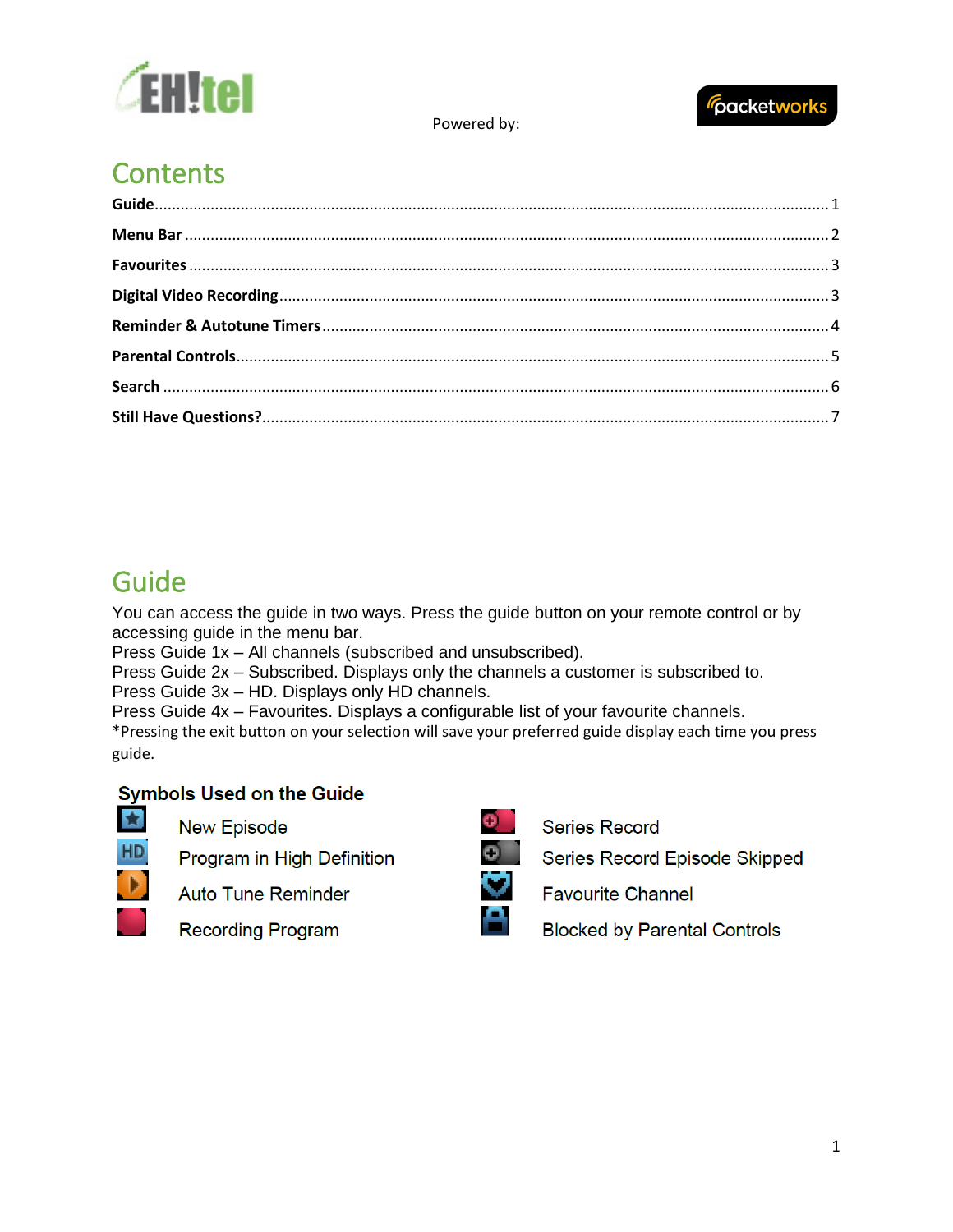



# **Guide Layout**



Shows the date and time (divided into 30-minute increments) for the programs currently shown in Guide.

# <span id="page-1-0"></span>Menu Bar

The menu bar provides quick access to the many features such as Guide, DVR, My Library, Settings, Favourites, Search, and Parental Control features, and more.

To access the menu bar press Menu on your remote control. Use the left/right buttons on your remote to navigate through the options.

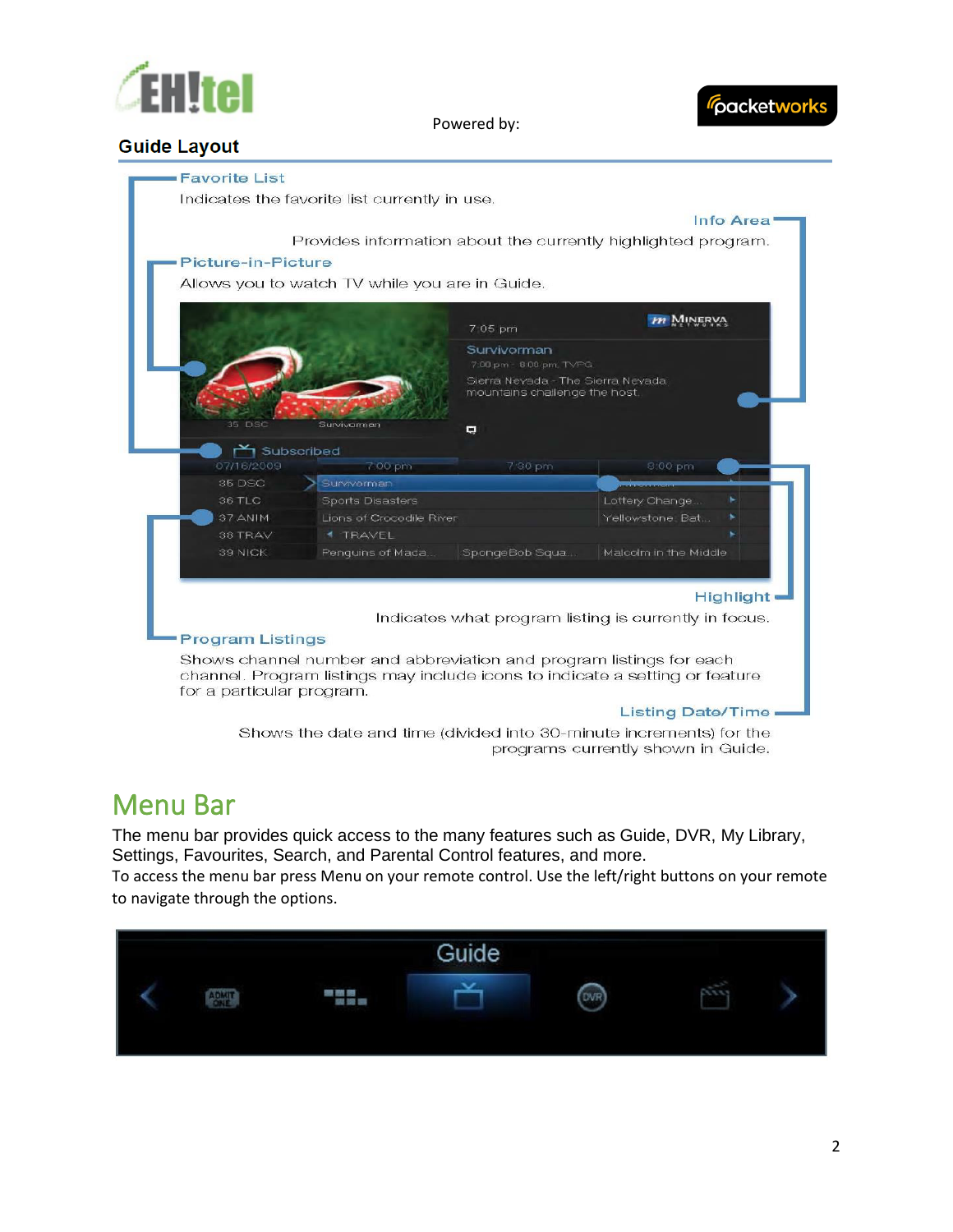



- **Guide**  Launch the interactive program guide
- **DVR**  Watch, edit, and create DVR recordings
- **On Demand**  Access on demand movie and events
- **My Library**  Will show any programs rented through the On Demand option
- **Favourites**  Create or edit a favourite channel list

 **Settings** – Access settings for TV Caller ID, Channel Blocking, Parental Controls, and Hardware

- **Search**  Find your favourite programs by title or key word
- **Parental Controls**  Turn on or off parental controls to black programs by program rating.

The parental controls option will only appear if the parental controls box is check in Settings.

**Widgets** – Offers

# <span id="page-2-0"></span>Favourites

It's easy to enjoy the channels you watch the most with personalized favourites lists. You can create multiple favourites lists and quickly change the guide to display one of those lists. **Create/Edit a Favourites List** 

- 1. Press menu, scroll to favourites, press OK, select create, and press OK.
- 2. Press OK and name your favourites list.
- 3. Choose your channels. Highlight the group of channels you want to pick from (All,

Subscribed, or HD). Then highlight the desired channel to add to the list and press OK.

4. Highlight update at the bottom right of your screen and press OK.

# **Delete a Favourites List**

- 1. Press menu, scroll to favourites, and press OK.
- 2. Arrow down to highlight delete, and press OK.

3. Arrow up/down to select the list you would like to delete, press OK, and confirm your selection.

# <span id="page-2-1"></span>Digital Video Recording

With your digital video recorder (DVR), you can easily record the programs you want to watch and then view them whenever it's convenient for you. Plus, a DVR lets you pause, rewind, and replay the action during live TV.

You have 4 streams to record and watch on your DVR. This means you can watch 1 show live and record 3 other shows, or you can record 4 shows while not watching live TV.

Live TV can be paused for up to 2 hours as long as the current paused channel is not changed. Whole home video allows you to watch the shows you recorded on your DVR on your other set top boxes throughout your home.

### **Record Live TV**

Record the show you are watching by pressing the record button. The show will be recorded until it is scheduled to finish. To manually stop the recording before it is scheduled to finish, press stop. A red dot will appear beside this show in the guide to indicate it is being recorded. **Record from Guide**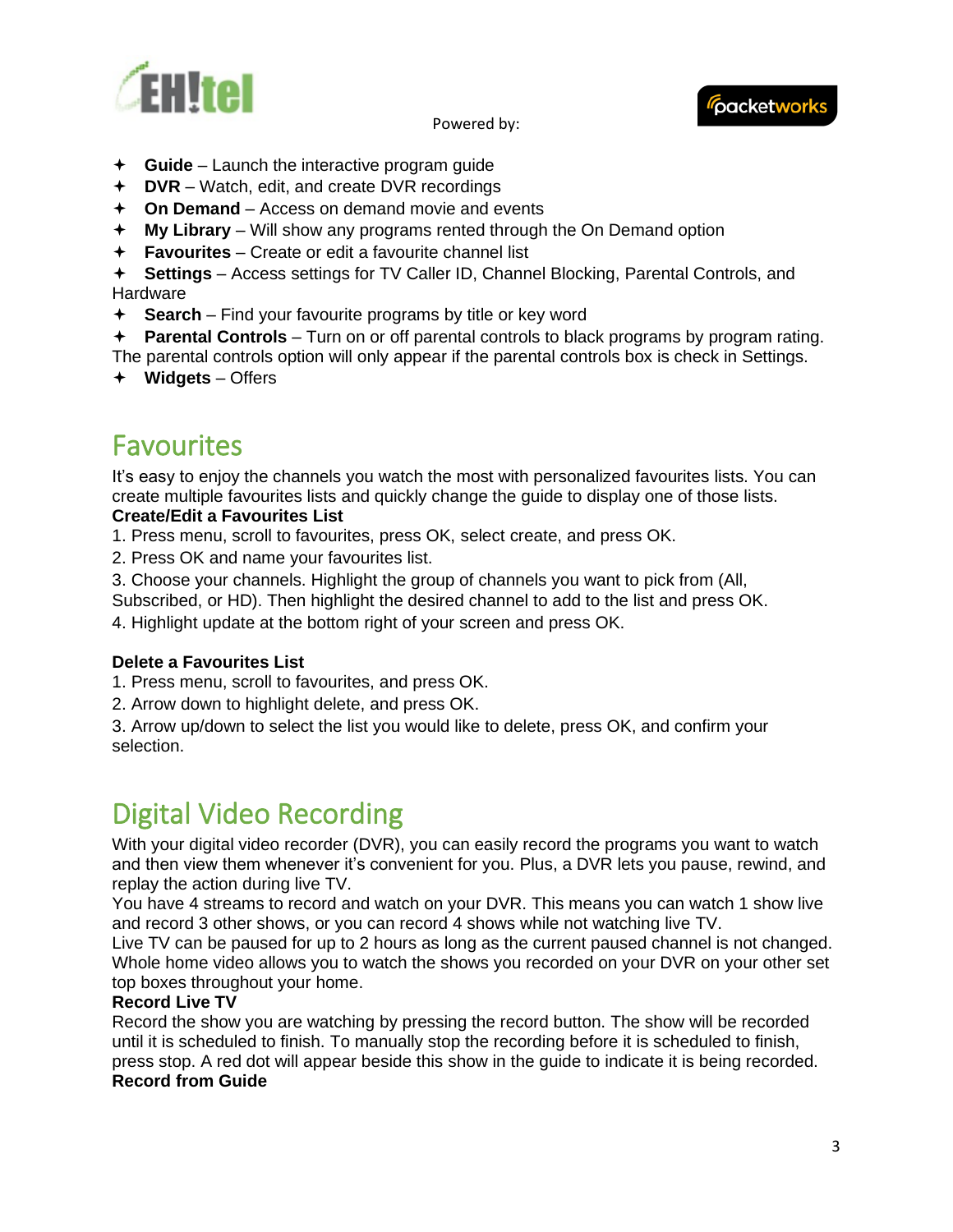

packetworks

Use the guide to navigate to the show you want to record. Press the record button on your remote to record the show selected.

### **Create a Series Recording**

Highlight the show you would like to record the entire series for and press record 2x. A red dot with a plus sign will display beside the show in the guide indicating that you are now recording the series, not just a single episode.

### **Edit a Series Recording**

Highlight the show that has a red dot with a plus sign and press OK. This menu allows you to choose if you want to record All or New Only episodes. You can also edit the start and stop times just in case the episode goes over time.

### **Manage DVR Recordings**

To access your DVR recordings, press menu, and select DVR. You can view current recordings, see any future scheduled recordings, edit and cancel recordings, as well as sort and prioritize recordings.

# **Schedule Priority**

To prioritize your program recordings press menu, select DVR, and then select schedule priority. This list is sorted with the highest priority recordings at the top of the list. In the event of a scheduling conflict, the programs with higher priority will record before those with a lower priority.

# <span id="page-3-0"></span>Reminder & Autotune Timers

You can set timers to remind you of the programs you want to watch. This is a great way to make sure you never miss your favourite program again.

### **Setting a Reminder Timer**

1. Highlight the show you want a reminder about in the guide and then press OK.

2. Choose Set Reminder from the options. A yellow clock symbol will appear on the guide to indicate a reminder has been set.

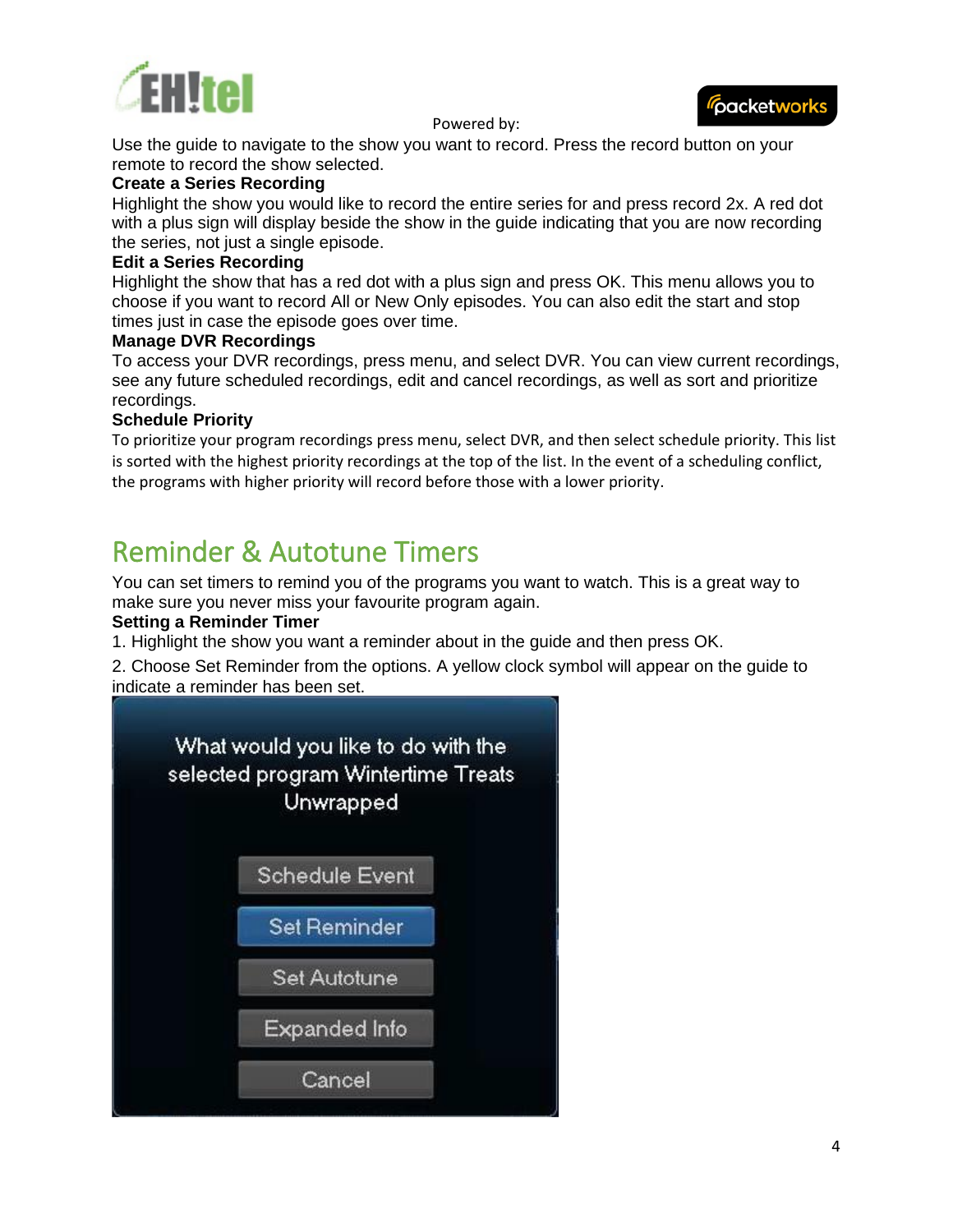



A reminder timer message will appear on your screen reminding you of the program just before it begins. Press Info to view the reminder and then press OK to tune to the program. Press cancel to exit out of the reminder.

### **Setting an Autotune Timer**

1. Highlight the show you want to set an autotune timer for and press OK.

2. Choose Set Autotune from the options. An orange circle symbol will appear on the guide to indicate an autotune timer has been set.



Before the program begins, an alert  $\frac{1}{\sqrt{2}}$  will appear on your screen giving you the option to tune in or cancel. You can edit the Autotune Alert Timer notification to 0 seconds (default), 30 seconds, 2 minutes, or 5 minutes through settings on the menu bar.

# <span id="page-4-0"></span>Parental Controls

Parental controls allow parents to selectively block programming by channel or rating giving them more control over the content their children have access to.

Note: Parental Controls will not appear in the menu bar until you have created the parental controls in settings.

# **Enable Parental Controls**

- 1. Press menu, scroll to settings, and press OK.
- 2. Enter your account number and press OK.
- 3. Under main preferences highlight parental control and press OK to check the box.
- 4. Highlight submit and press OK.

# **Modify Parental Control Settings**

- 1. Navigate back to settings and enter your account password.
- 2. Select Users and press OK.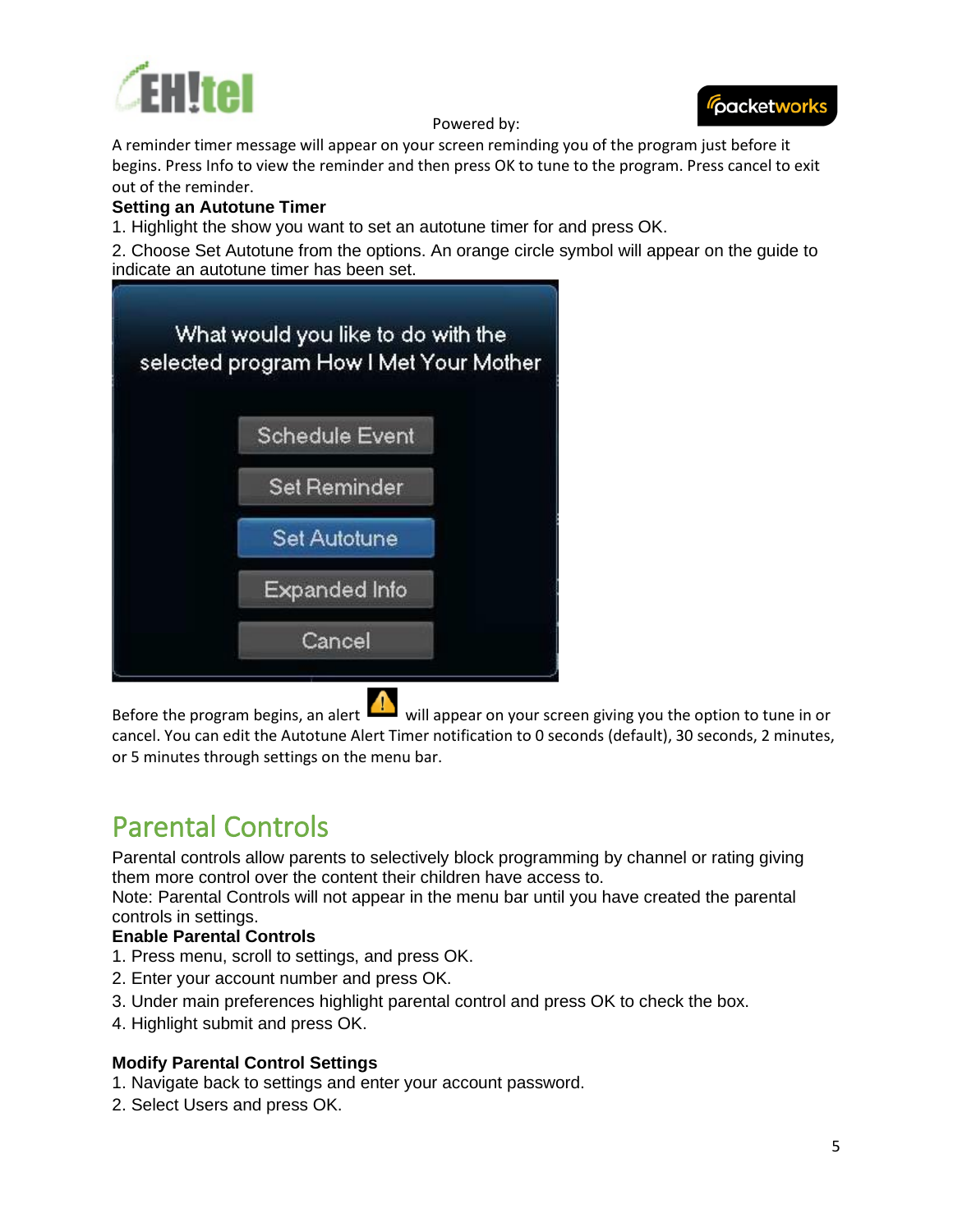



3. Select Parental Control and press OK.

4. Check all of the boxes you would like to restrict access to, submit, and press OK.

| Settings                    | Parental Control                                                                                                                             |                                |                  |
|-----------------------------|----------------------------------------------------------------------------------------------------------------------------------------------|--------------------------------|------------------|
| Preferences<br><b>Users</b> | Movie Rating<br>TV Rating<br>Unlock Timeout                                                                                                  | R<br><b>TVMA</b><br>30 minutes |                  |
|                             | <b>Block Unrated</b><br>$\Box$ S - Sexual Situations<br>$\Box$ L-Language<br>D - Suggestive Dialogue<br>V - Violence<br>F - Fantasy Violence |                                | Submit<br>Cancel |

# **Turn Parental Controls On/Off**

Parental controls are active once you have enabled them in the settings menu.

- 1. Press menu, scroll to parental controls, and press OK.
- 2. Enter your account password and press OK.

#### **Channel Blocking**

Channel blocking enables or disables a list of channels you have selected to be blocked. Programs on blocked channels cannot be watched regardless of the rating.

- 1. Navigate to settings, enter your account password, and press OK.
- 2. Select the check box next to Channel Blocking and press OK.
- 3. Select the channels you would like blocked. A lock icon will appear to the right.
- 4. Select Update, OK, Submit, OK.

# <span id="page-5-0"></span>Search

This feature allows you to search for a specific word across the guide, your DVR recordings, and Video on Demand content.

# **To Search**

1. Press menu, scroll to search, and press OK.

2. Using the arrow keys and the letters on the screen enter in your search keyword, select done, and press OK.